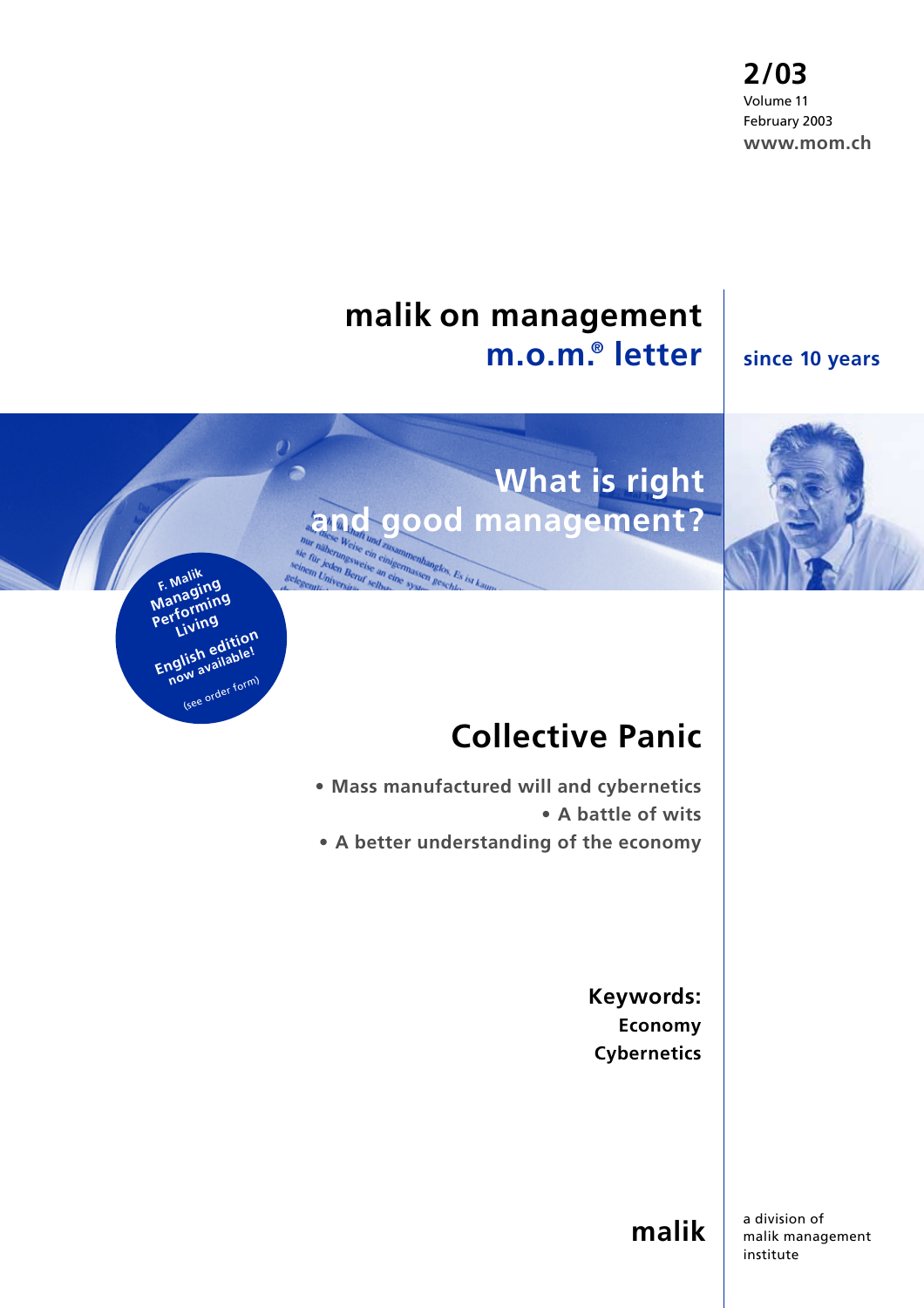## **Table of Contents**

| Foreword                                                         | 17 |
|------------------------------------------------------------------|----|
| We mourn the passing of<br>Prof. Dr. Hans Siegwart (1925 - 2003) | 18 |
| Linda Pelzmann<br><b>Collective Panic</b>                        | 19 |
| 1. The logic of the situation                                    | 19 |
| 2. When a panic is just a panic                                  | 20 |
| 3. Panic that feeds on itself                                    | 20 |
| 4. Panics that validate themselves                               | 21 |
| 5. The unprepared                                                | 22 |
| 6. Vulnerability and susceptibility                              | 23 |
| 7. Contagion                                                     | 24 |
| 8. Co-movement                                                   | 24 |
| 9. No way out                                                    | 25 |
| 10. The feedback loop of panic                                   | 26 |
| 11. The battle of wits                                           | 27 |
| Index                                                            | 31 |
| Notes from the Publisher                                         |    |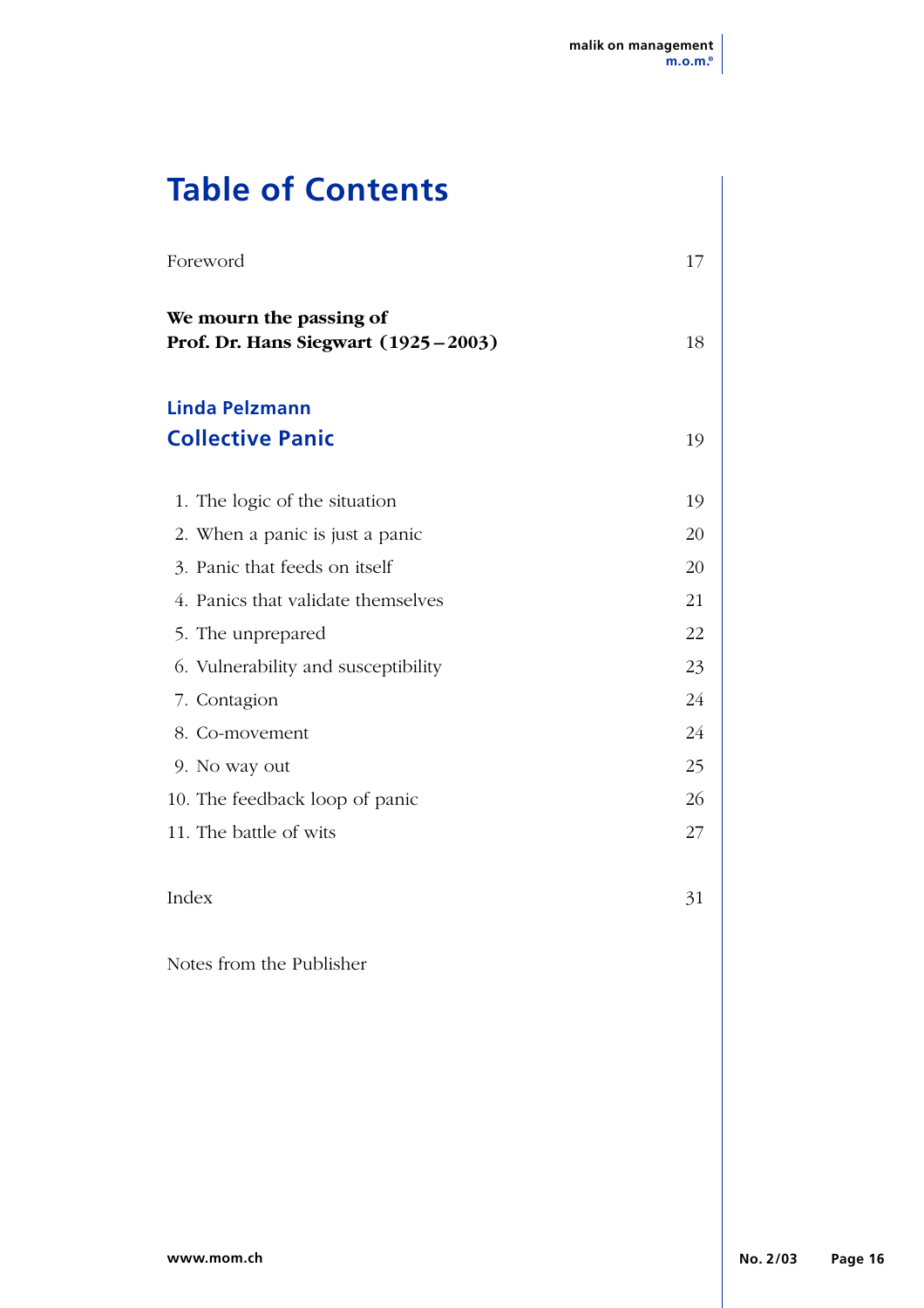## **Foreword**

I started the year with a look at the prospects for economic<br>development. There are more and more indications that instability is growing. An increasing number of different factors are influencing one another in a dangerous manner. Although the concept of networked or interrelated systems is being used more and more frequently, there is still to a large extent a lack of understanding of the behavior of this type of system, and of its dynamics, in particular its destructive dynamics.

It is the phenomena of mass manufactured will which are the least well observed and understood. Economics is still dominated by explanations of economic processes which are not genuinely rational, although precisely that is claimed with vehemence or quite often even with arrogance. In fact, this is a reductionist view of events, which at its core is often paltry and one-dimensional, and which simply ignores countless other impacting factors.

Therefore I am all the more pleased to be able to offer once more to my readers an article by our guest contributor and one of the most prominent economic psychologists, Professor Linda Pelzmann. This is the continuation of her contribution in November 2002, in which she reflected upon the reasons behind euphoria and mania in the financial markets, against the background of mass manufactured will. This time she is looking at the other side of the coin – the causes of panic. I have seldom read anything better on the subject.

This will allow readers to prepare themselves in good time both mentally and emotionally for events which will start to occur increasingly often in a world dominated by growing instability. Being prepared, even for those things which may seem to be unthinkable, is the most important prerequisite of effective management and therefore the main priority for managers.

Finally, the Management Zentrum St. Gallen has been painfully mourning a death which we report with great sadness.

St.Gallen, February 2003

Yours sincerely,

F. Matil

Prof. Dr. F. Malik

**m.o.m.® letter – 10 years of service to good management**

**«Total Quality Management is important, but Total Management Quality is ten times as important.»**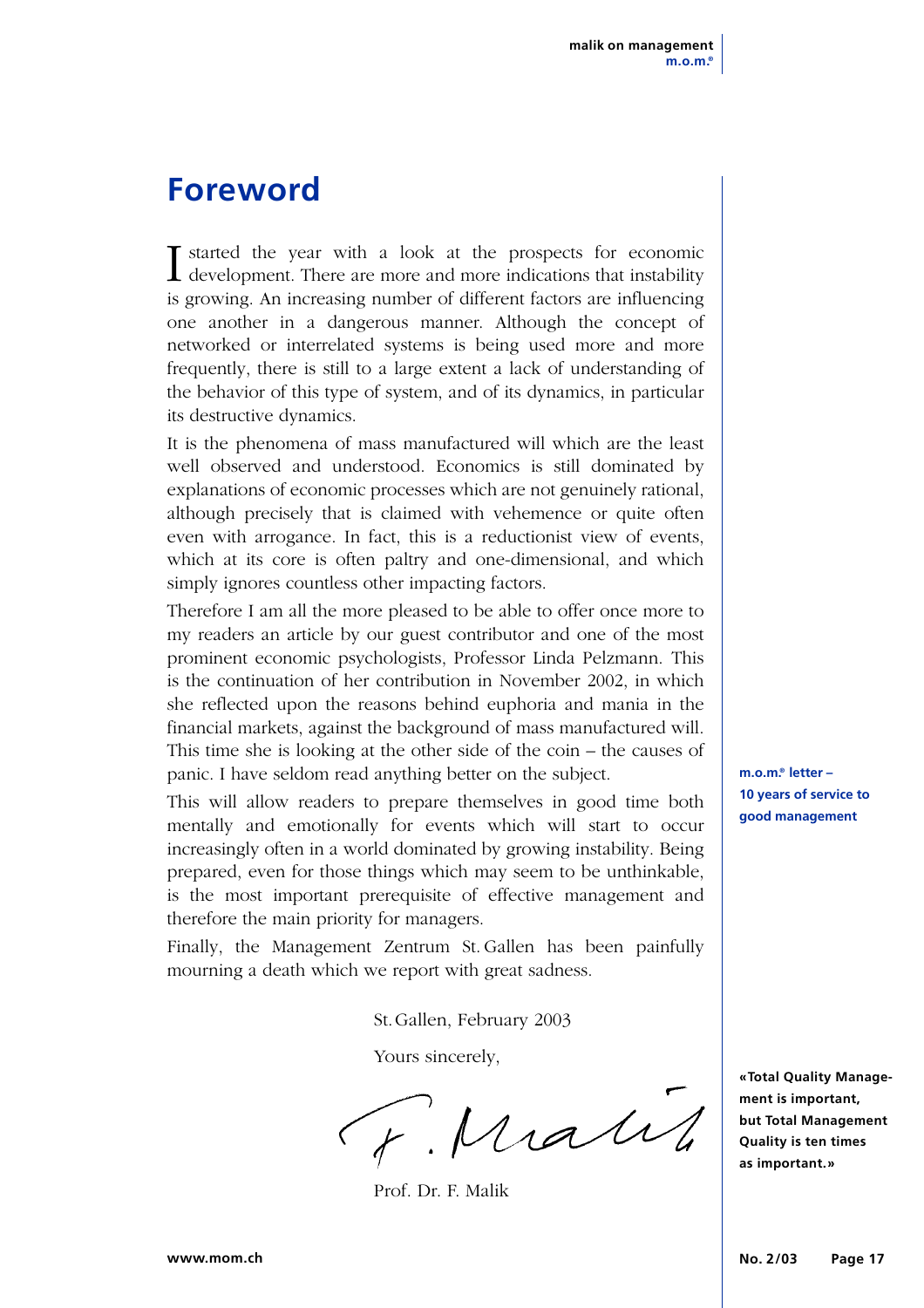## **We mourn the passing of Prof. Dr. Hans Siegwart (1925 – 2003)**

**«The meaning of life goes deeper than the mere theatrical production of oneself.»** *Hans Siegwart, December 2002*

## Prof. Dr. Hans Siegwart

Member of the board of directors

We remember with gratitude his extraordinary personality and sadly say farewell. He died unexpectedly on 23rd January 2003.

Prof. Dr. Hans Siegwart was one of the co-founders of the Management Zentrum St. Gallen. Up to the end he worked selflessly on behalf of the center with great creativity and initiative.

He had been a member of the board of directors since 1990, and tirelessly and devotedly supported us with his expertise and advice. The clarity of his thinking and his judgment remain of inestimable value to us.

We have lost a great mentor and a true friend.

**The board of management, managers and staff of the Management Zentrum St.Gallen**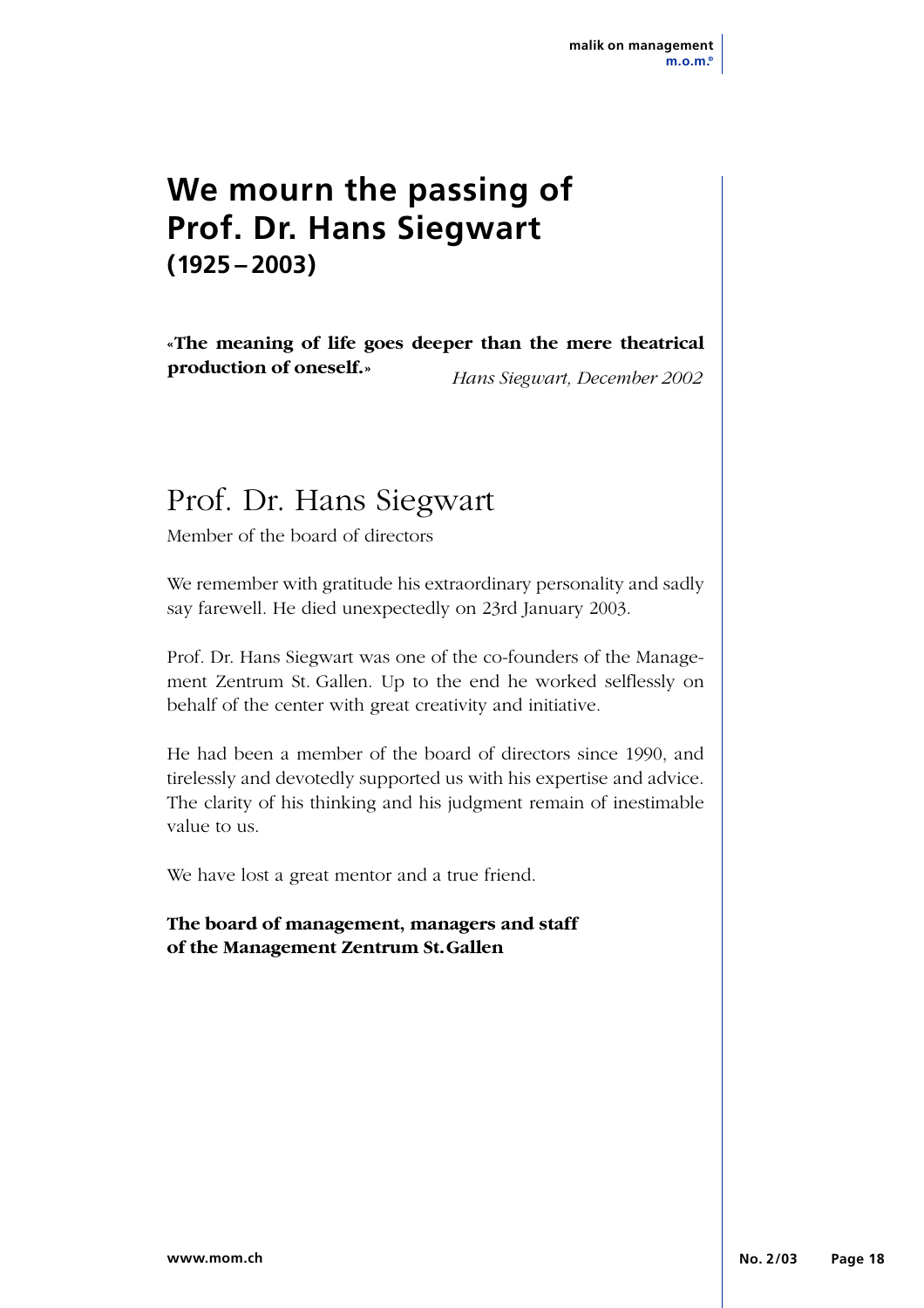## **Linda Pelzmann**

## **Collective Panic**

### **1. The logic of the situation**

W hen securities and other assets are being sold on a massive scale, behavior which appears rational for the individual creates a danger to the entire community. **Attempts made by individuals to save themselves contribute to everyone's downfall.** This is a characteristic feature of the dynamics of panic. In January 2003 it is high time for us to turn our attention to these dynamics and to the tendency of a system driven by mass hysteria to become increasingly susceptible to the spread of catastrophes. Following my analysis in m.o.m.® 11/02 of the crowd psychology of **euphoria,** I am now focusing on the crowd psychology of **panic.**

Booms and panic are inseparable. In the cycle of economic expansion and decline, the financial crisis is the high point of a period of growth and leads to downturn. Financial crises, panics and crashes are linked to the peak of the economic cycle. They form a series of events which unfold like a Greek tragedy according to a specific formula. It is likely that the fourth and fifth acts are still to come.

There are panics and panics. There are many different variants, not all of which bring the same risk of destabilization. Some of them administer a short shock to a local market, others spread to become a bush fire which destabilizes whole regions. With hindsight it is easy to distinguish the dangerous variants of panic from those which are less dangerous, namely by looking at the recovery phase which is necessary for the return of stability. Is the recovery phase short and relatively painless or does it last for an agonizingly long time? **The guidelines for making this distinction** in advance are still in the early stages of development. I rely primarily on the research work of the US economist Paul Krugman and strongly encourage you to read his book *«The Return of Depression Economics».* In this interesting study, Krugman (1999, pp. 130–134) identifies the lessons to be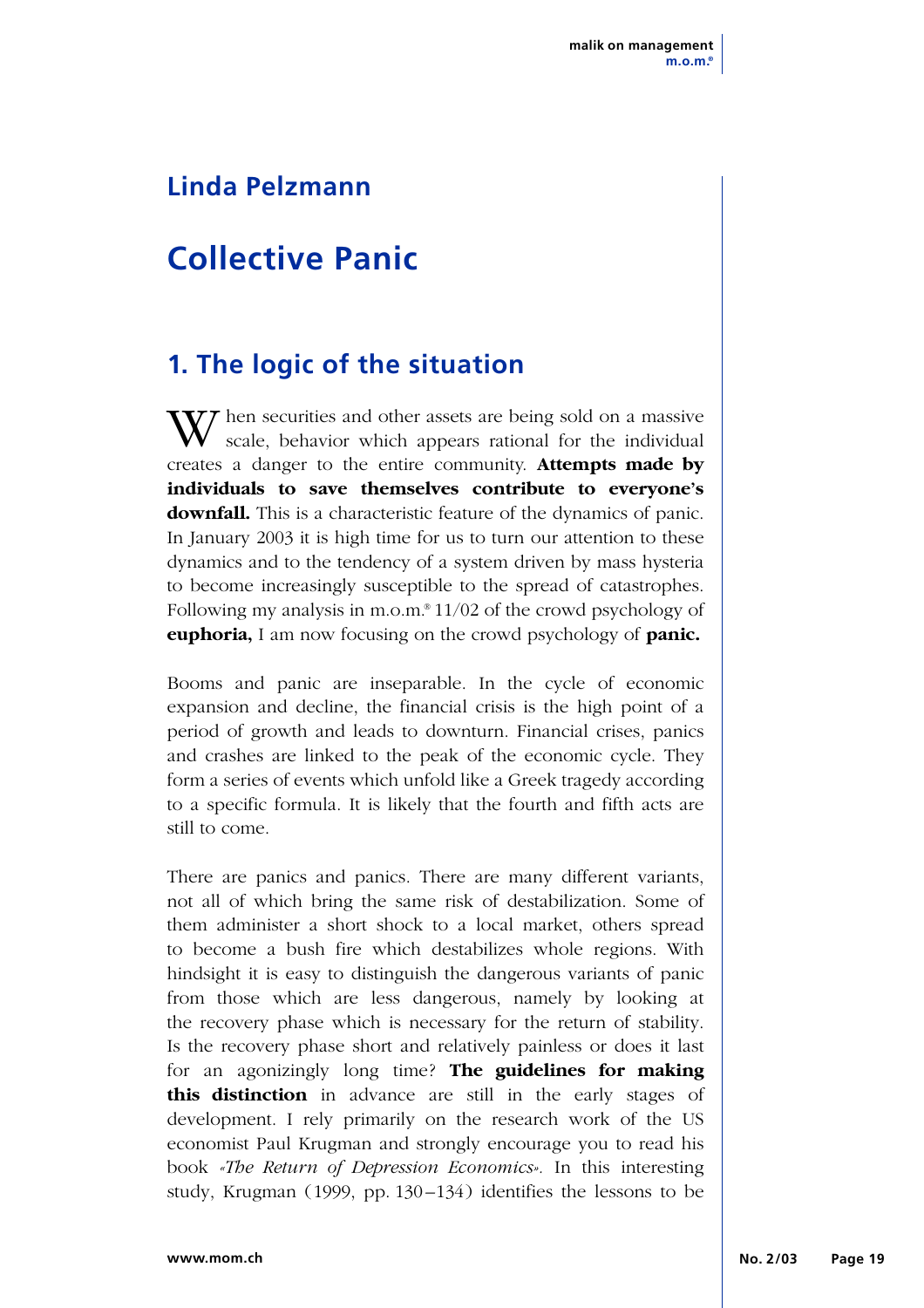learnt from the outbreaks of panic in the so-called tequila crisis, which destabilized Latin America in 1995, and the Asian crisis of 1997.

### **2. When a panic is just a panic**

**V***T* hen a **robust economy** is hit by political or economic shocks, they induce a flight reaction amongst investors, an irrational reaction on the part of investors that is not justified by actual events. However, they do not engender serious risks. Instead **the shock is dampened and absorbed.** An example might be the brief plunge in the dollar in 1981, after a deranged gunman wounded US President Reagan. It was a shocking event, but even if Reagan had died, the stability of the US government and the continuity of its policy would hardly have been affected. **Those who kept their heads and did not abandon the dollar were rewarded for their cool heads.**

**In a robust environment,** panic does not result in an excessively long period of destabilization. When the British government suspended the pound from the ERM in 1992, the currency fell by around 15 per cent but then stabilized. Investors had the impression that the worst was over and that the devaluation of the pound would boost British exports. This made the UK an attractive proposition again and the investors returned.

## **3. Panic that feeds on itself**

The panic which broke out in 1997 **in the unstable, debt-ridden Asian economies** was **quite different** from that in the stable British environment. Typical calculations suggested that the baht would have to fall by something like 15 percent to make Thai industry cost-competitive again. A decline of roughly that magnitude seemed likely. But instead the currency went into free fall. The baht price of the dollar soared by 50 percent over the next two or three months.

Dangerous panics are panics that, whatever sets them off, validate themselves because panic feeds on itself and because the panic itself makes panic justified. The classic example is a bank run: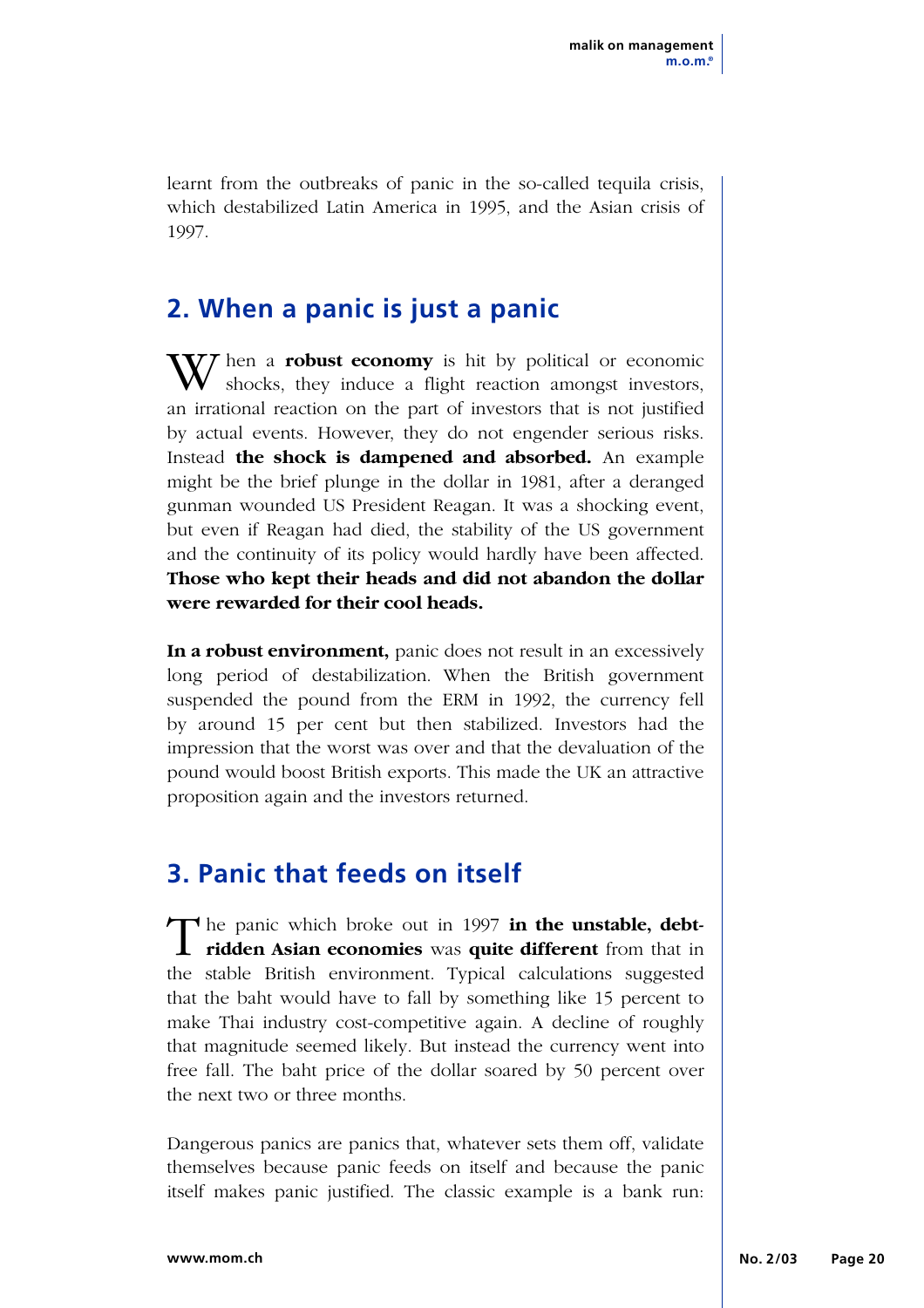when all a bank's depositors try to withdraw their money at once, the bank will be driven into insolvency. **Those depositors who did not panic end up worse off than those who did.**

### **4. Panics that validate themselves**

 $\sqrt{V}$  hen diagnosing panic, it is important not to concentrate on individual phenomena, because panic is essentially a **circular process** in which **bad news and loss of confidence are fuelled by each other.** The bank run is only part of the complete cycle, as the Thailand example shows. The decline in confidence in the Thai currency and economy caused investors to pull their money out of the country and the baht thus began to devalue. The Thai Central Bank was unable to stabilize its own currency, because it ran out of dollars and yen with which to buy baht on the currency markets. There was only one way to stop the fall of the baht, and that was by increasing interest rates. Unfortunately, both the fall in the value of the baht and the rise in interest rates produced a crisis in the economy. Many companies' dollar debts now became much more burdensome.

The combination of higher interest rates, troubled balance sheets and a banking system which could no longer make even the safest of loans had the inevitable consequence of forcing companies to cut back on their spending. This started a recession which in turn pushed company profits even lower. Bad news from the economy caused the downward spiral to accelerate. The currency in neighboring Malaysia was already also under pressure and the Indonesian rupiah had lost about 30 percent of its value. The whole of southeast Asia, and also Korea, were now gripped by the crisis. **Financial connections acted as the source of the infection as the panic spread.** Thailand, Malaysia and Indonesia **were all lumped together** and for safety's sake, investors withdrew their capital from the entire region, leaving devastation behind them. There was extensive destruction and destabilization. Everyone was affected without distinction by the panic-stricken exodus of capital.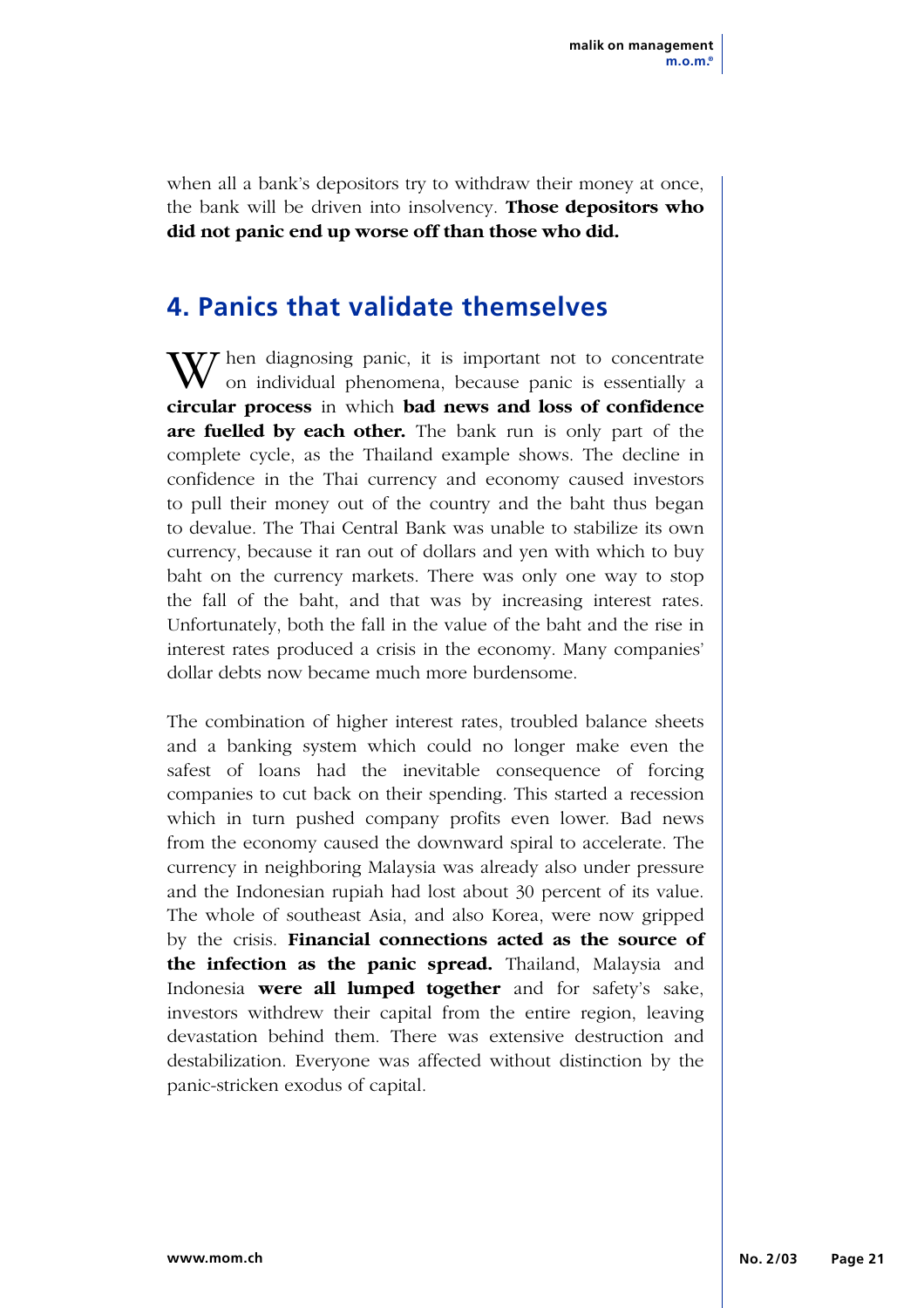The following illustration shows the vicious circle: panic which generates panic. It is a circular process in which negative reports and loss of confidence are fuelled by each other.



#### **The Vicious Circle**

#### *«Woe betide the national economy which becomes a target for a horde of panic makers, who are leading each other astray!»*

*Source: Paul Krugman (1999, p. 94): The Return of Depression Economics.*

### **5. The unprepared**

W hy did the catastrophic effects of the baht devaluation come as an immense surprise to economists? Many economists were very well aware of the individual variables of the situation, such as the theoretical links between the decline in confidence, financial markets and the non-financial sector. But nobody really understood **how powerful the feedback process** would be in practice. As a result nobody realized what explosive force was contained in the circular logic of this crisis. This process of circular fuelling by positive feedback was a variable which **hardly any economists were prepared for. Everyone was surprised by the power of the feedback loop.**

With the exception of Paul Krugman and some other prominent economic experts, economists are generally skeptical about such self-fuelling crises and panics. They don't know how to handle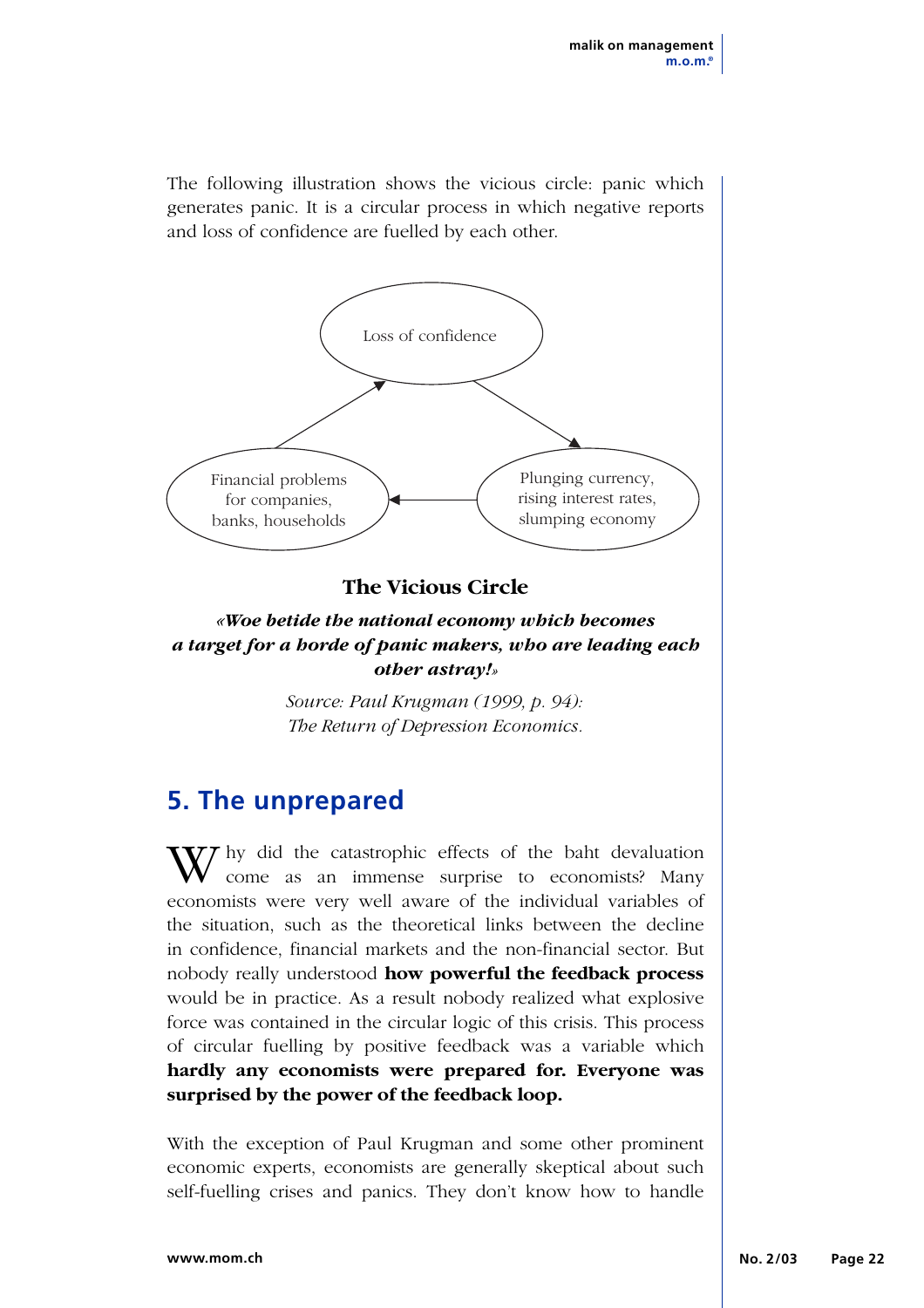them. But the experiences of Asian and Latin American economies in the nineties have made many people curious and more open towards these dynamics, at least in practice. **If the possibility of infectious, self-validating panics is taken seriously, mass manufactured will takes on a central significance.**

The process of self-fuelling and positive feedback and increasing returns autocorrelation can be explained using a technical example. If a microphone is used in a large room, it generates a feedback loop. The sounds it picks up are amplified by the loudspeakers. The output from the speakers is itself picked up by the microphone and so on. As long as the echo isn't too loud and the loudspeaker amplification isn't too high, everything is muffled. But as soon as overmodulation occurs, the whole process gets out of hand. Now the slightest noise is picked up, amplified, picked up again and suddenly there is an ear-splitting screech.

If the analogy is applied to the Asian crisis, it is clear that everyone was surprised by how far to the right that «amplifier» dial was turned. Many people find it hard to believe that a market economy can really be that unstable. The **susceptibility of an economy to self-fuelling panic** is generally underestimated.

## **6. Vulnerability and susceptibility**

This factor is not mentioned in any economic textbooks, but it does occur in practice. During the Asian crisis any number of «reasons» were given to account for why Asia had slipped into such a deep crisis. They ranged from nepotism to bad government policies and stranded investments, which of course also existed. But the decisive **reasons** for the increased vulnerability to financial panic **were quite different,** that is the «success factors» of booming financial markets and emerging countries with economic growth rates of eight, nine and ten percent:

1. They had become more vulnerable, partly because they had opened up their financial markets. Because they had, in fact, become better free-market economies, not worse, they attracted the appetite of speculators and other profiteers.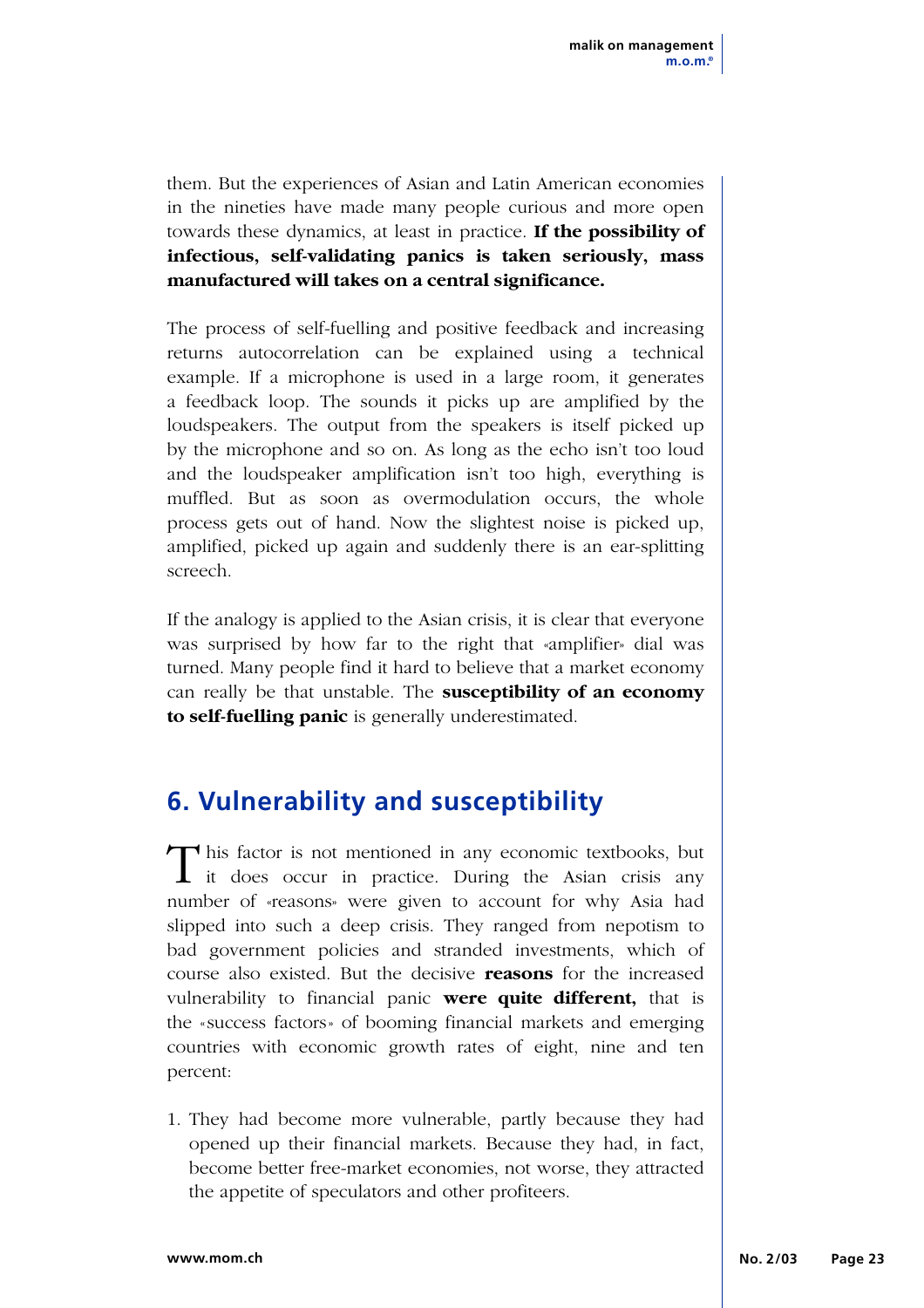- 2. They had also grown vulnerable because they had taken advantage of their new popularity with international lenders to run up substantial debts. The debts intensified the feedback from loss of confidence to financial collapse and back again.
- 3. It was the fact that the new debts, unlike the old ones, were in dollars which turned out to be the undoing of these economies. It was the successes of the boom which led to the extreme susceptibility to panic.

### **7. Contagion**

The decline in confidence affected markets not only in Thailand, but also in Malaysia, Indonesia and Korea, by setting in motion a vicious circle of financial and economic collapse. **It did not matter that these economies were only modestly linked in terms of the physical flow of goods. They were linked in the minds of investors** who regarded the troubles of one economy as bad news about the others. In addition, the panic-makers were also infecting one another.

#### **8. Co-movement**

Once panic sets in, the underlying differences are of no<br>significance any more. In 1931, about half the banks in the US failed. These banks were not all alike. Some were very badly run, some took excessive risks; others were reasonably well, even conservatively managed. But when panic spread across the land, and depositors everywhere wanted their money immediately, none of this mattered. Only banks that had been extremely conservative, that had kept what in normal times would be an excessively large share of their deposits in cash, survived.

I have been observing the co-movement phenomenon since 1999. During the boom the competition among different shares began to level out. Investors wanted to put their money somewhere and weren't as choosy as in «normal» times. The more investors there are and the higher prices rise, the less choosy investors become. **Co-movement, that is the decrease in variance, should be an indicator of the fact that the boom is**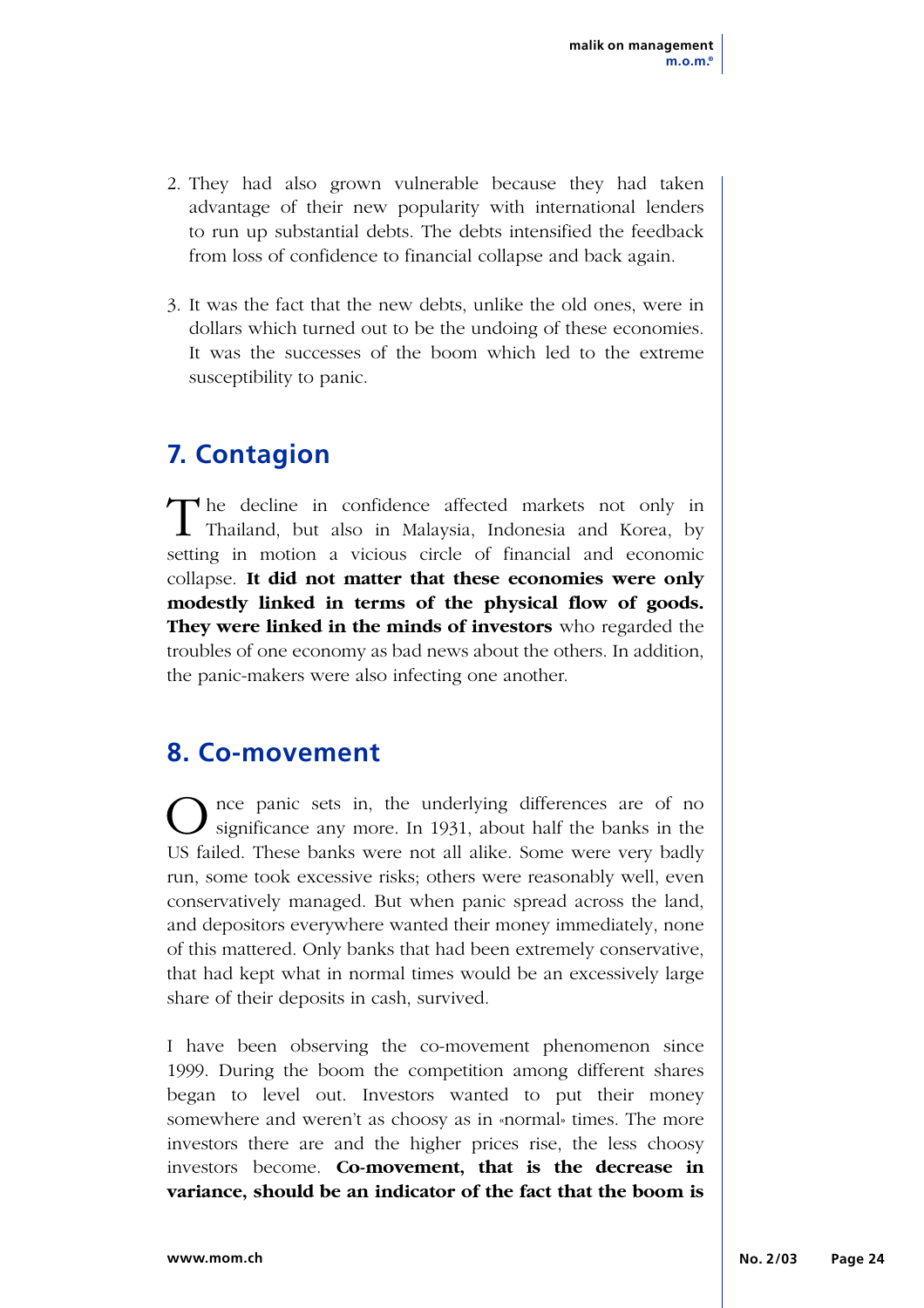**reaching its high point and therefore its turning point.** While prices are rising, people's expectations strengthen that any share will be profit-bearing. When prices crash, this expectation is reversed. **Prices not only rise together, they also fall together. They dance in step.** It takes a while before the group of people who shared their fatal destiny begins to break up.

The co-movement phenomenon demonstrates the effectiveness of the leverage caused by mass manufactured will. **Only** the dynamics of crowd psychology can explain why individual investors orientate themselves according to the preferences of others, which allows them to get into synch with what others are doing in the shortest possible time and via the shortest possible route. I described the synchronization brought about by mass manufactured will in m.o.m. $\degree$  11/2002. At this point I will simply list some of the factors which form part of the interaction process: individual personal contacts play hardly any role at all, but the reports and «analyses» of propagandists in the mass media, financial information services and banks have a significant impact. Computer programs generate important leverage, for example the use of so-called portfolio insurance. **The resulting co-movement takes place at the expense of the stabilizing impact of competition. The tendency towards co-movement has a dramatically destabilizing effect. Both during upturns and downturns, it increases the risks.**

In the boom years *The Economist* indicated the existence of the co-movement phenomenon and warned about the risk factors. It is doubtful whether *The Economist's* **arguments** had any great impact. As a crowd psychologist, I am tempted to say, «Of course not». Because investors become jittery and watch other investors to see what the effects are on them. If they don't see any blood, then they don't react.

### **9. No way out**

A characteristic feature of the type of panic which is followed<br>by a stock market crash is **that a 'book-transfer' is no longer possible.** All the options are equally disastrous. Investors can no longer move their money into different shares, or compensate for losses in one area by making profits in another.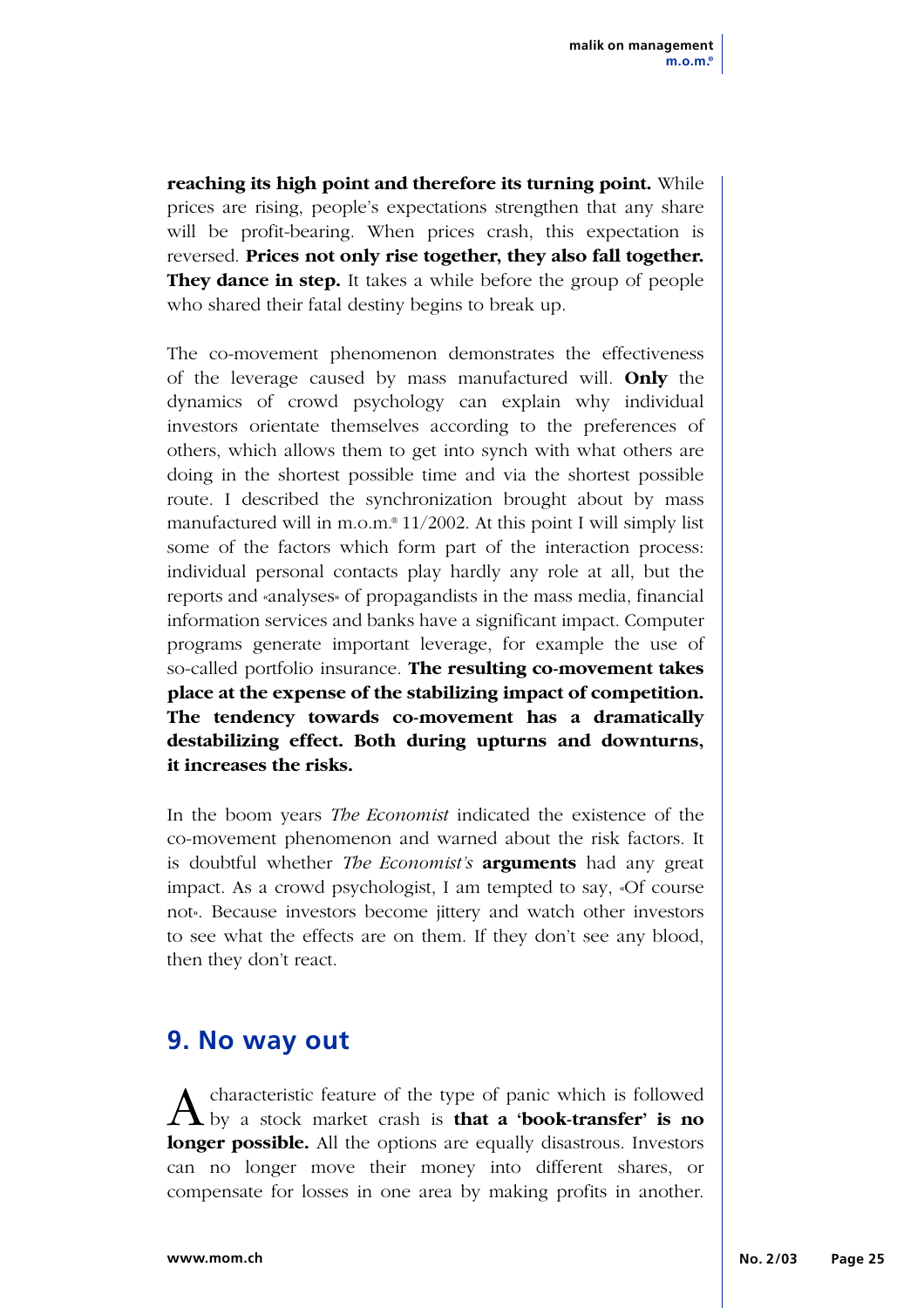When the stock market crashes, all the escape routes are blocked by falling prices. **The shares which «normally» compete with one another are all being offered for sale en masse. This is what generates panic.** What was special about individual shares is scarcely of importance any more. In the panic those distinctions do not matter. The positive aspects of individual shares are now suppressed in just the same way as the negative aspects were during the boom. There is no longer any way of bringing the situation into equilibrium because positive feedback is pulling everything down with it into the abyss. **The motto should thus have been: «Get rid of shares and go back to cash, which has a value guaranteed by the state.»**

### **10. The feedback loop of panic**

The example of the microphone was a technical illustration of positive feedback. Because the dynamics of feedback are so important in understanding panic, I will quote further «technical» examples, also of the function of the damper, which prevents a regulatory catastrophe like the screeching microphone.

Imagine a structure or web of effects made up of sub-systems which strengthen each other's function, so that system A strengthens the effect of system B, B supports the effect of C, C strengthens the effect of D and so on until we get to Z, which has a strengthening effect on the output of A. This type of **positive feedback is highly unstable.** The slightest reinforcement of an individual effect **leads to an avalanchelike increase in all its functions.** Equally, **the reduction of a system's output causes the structure to «starve», that is all activity subsides.**

An unstable system of this sort can be converted into a stable system, as engineers know, by introducing an element into the process which has an increasingly weak impact on the next element in the chain, the stronger the effect which is exerted on it. This is referred to as negative feedback and its **stabilizing effects are essential for the maintenance of equilibrium.** There are countless examples of stabilizing feedback loops to be found in the animate world. The negative feedback in the loop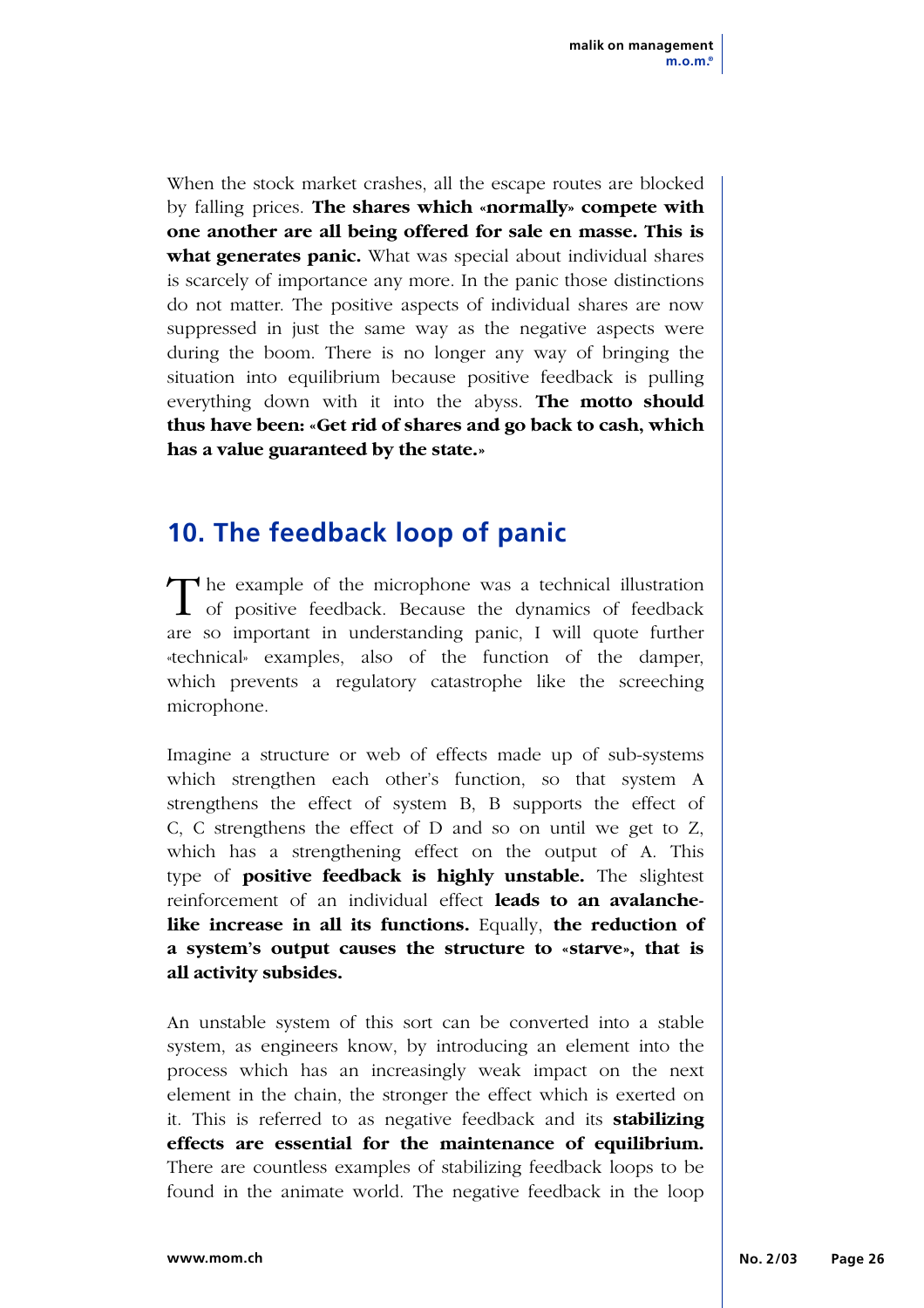means that it is no longer necessary for the effect of every individual subsystem to be set to a specific level. A slight reduction or increase in a function is easily compensated for. A problem only becomes dangerous if a subfunction is increased or reduced to such an extent that homeostasis can no longer compensate, or if there is a fault in the control mechanism itself. It is essential in living systems to maintain negative feedback in order to produce a damping effect.

There are virtually no examples of **positive feedback** in nature, perhaps only in **events which arise and then just as quickly subside, such as avalanches or bush fires.** Many of the pathological trends on the markets bring the snowball effect, avalanches and bush fires to mind. They seize energy and grow and such growth enables them to seize more and more energy; and this happens all the more rapidly, the more energy they have amassed. Positive feedback always entails the risk of an individual effect taking on the proportions of an avalanche. Every cycle involving positive feedback will lead to a catastrophe sooner or later.

### **11. The battle of wits**

I in the business world, particularly when long-term investment decisions are being made and future returns on capital must **T** n the business world, particularly when long-term investment be assessed, it is almost always a question of psychology, that is of the reputation and credibility, the «credit» of those doing business together. The long-term expectations on which this type of decision is based do not depend only on the most probable forecast, but also **on the confidence with which this forecast is made, on the «state of confidence»** as *J. M. Keynes* (1936, p.148f.) describes it.

On the stock market, it is not a question of the long-term capital of trust, but of crowd psychology which is at the service of daily, hourly, even half-hourly revaluations and speculation. John Maynard Keynes (1883–1946), who is said, amongst other things, to have speculated successfully on the stock market, compared **speculation** to a competition in which competitors have to pick out the six prettiest faces from photos of a hundred girls. The prize is awarded to the competitor whose choice most nearly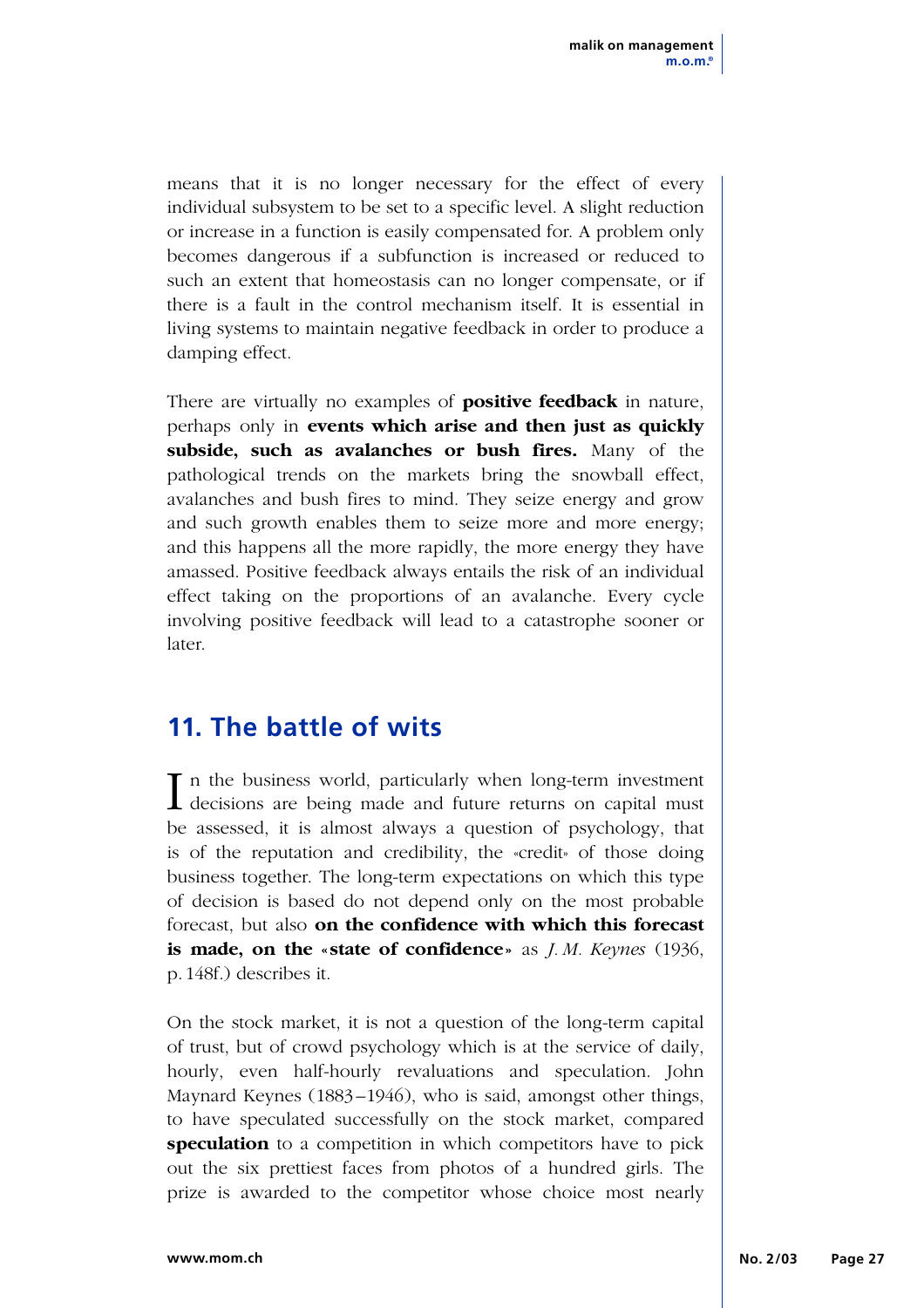corresponds to the average preference of all competitors. This means that each competitor has to pick not those faces which he himself finds prettiest, but those which he thinks the other competitors are most likely to prefer. Success is dependent not on the competitor's own taste or economic expertise, but on anticipating what on the **average of all opinions** is expected to be the **average opinion. The winner is** *«he who tries to guess better than the crowd how the crowd will behave in being better than the public at guessing how the public will behave.»* (Keynes 1936, p.157.)

'Investors' are not concerned with making long-term forecasts of the probable yield of an investment. They are involved in a *«battle of wits»* **to anticipate the future changes** in the conventional valuation of shares a short time ahead of the crowd, according to Keynes. He says that it is not sensible to pay 25 for an investment for which you believe the prospective yield to justify a value of 30, if at the same time you believe that the market will value it at 20 in three months' time.

*«Thus the professional investor is forced to concern himself with the anticipation of impending changes (...) by which experience shows that the mass psychology of the market is most influenced. (... The actual, private object of the most skilled investment today is (...) to outwit the crowd, and to pass the bad or depreciating coin to the other fellow (...).*

*This battle of the wits to anticipate (...) the valuation a few months hence, rather than the prospective yield of an investment over a long term of years, does not even require gulls amongst the public. (...) For it is, so to speak, a game of Snap, of Old Maid, of Musical Chairs – a pastime in which he is victor, who says Snap neither too soon nor too late, who passes the Old Maid to his neighbor before the game is over, who secures a chair for himself when the music stops. These games can be played with zest and enjoyment, though all the players know that it is the Old Maid which is circulating, or that when the music stops some of the players will find themselves unseated.»* (Keynes 1936, p.155f.)

Have you ever read a more crushing evaluation of the stock market as a tool for assessing economic performance?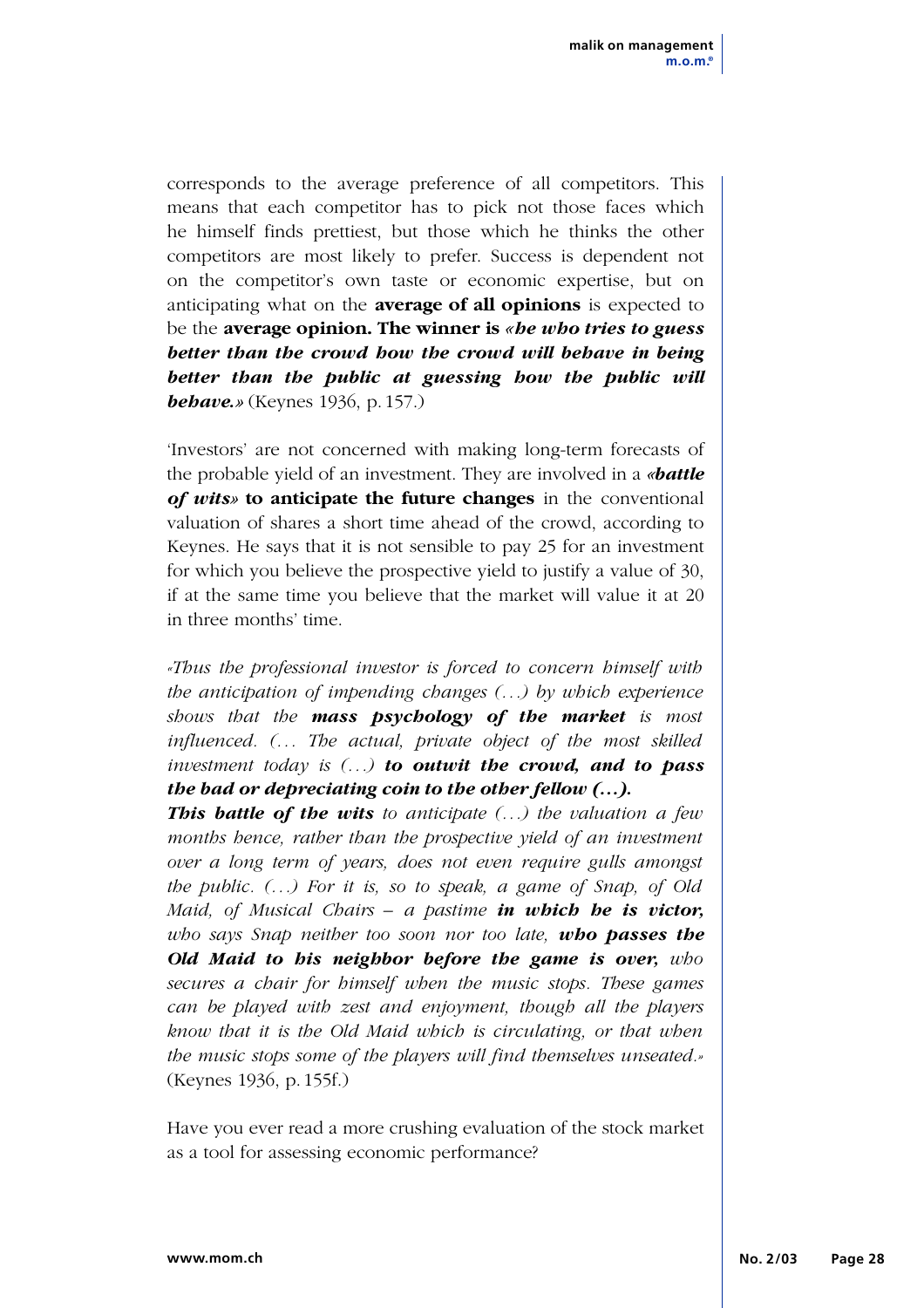### **Literature**

*Brady Commission Report: Report of the Presidential Task Force on Market Mechanisms, Washington, D.C.: U.S. Government Printing Office, 1988, S.V.*

*Hofstätter, Peter R.: Zur Sozialpsychologie der Spekulation mit Aktien, (The Social Psychology of Share Speculation) In: Peter Maas & Jürgen Weibler (Ed.): Börse und Psychologie, (Stock markets and Psychology) Deutscher Instituts-Verlag, Cologne 1990, 11 –37*

*Keynes, John Maynard: The General Theory of Employment, Interest, and Money. London 1936. Harcourt Brace: San Diego 1964*

*Kindleberger, Charles P.: Manias, Panics, and Crashes. A History of Financial Crises. New York: John Wiley and Sons 1978*

*Krugman, Paul: The Return of Depression Economics. W.W. Norton & Company: New York 1999*

*Pelzmann, Linda: Triumph of Mass Manufactured Will, m.o.m.® letter, 11/2002*

*Le Bon, Gustave: The Crowd: A Study of the Popular Mind. Transaction Publishers: New Brunswick, 1895/1995*

*Malik, Fredmund: Was man über die Börse mindestens wissen muss. (The minimum one has to know about the stock exchange.) m.o.m. letter 10/2002*

*Shleifer, Andrei: Inefficient Markets. An Introduction to Behavioral Finance. Oxford: Oxford University Press 2000*

*Shiller, Robert, J.: Irrational Exuberance. Princeton: Princeton University Press 2000*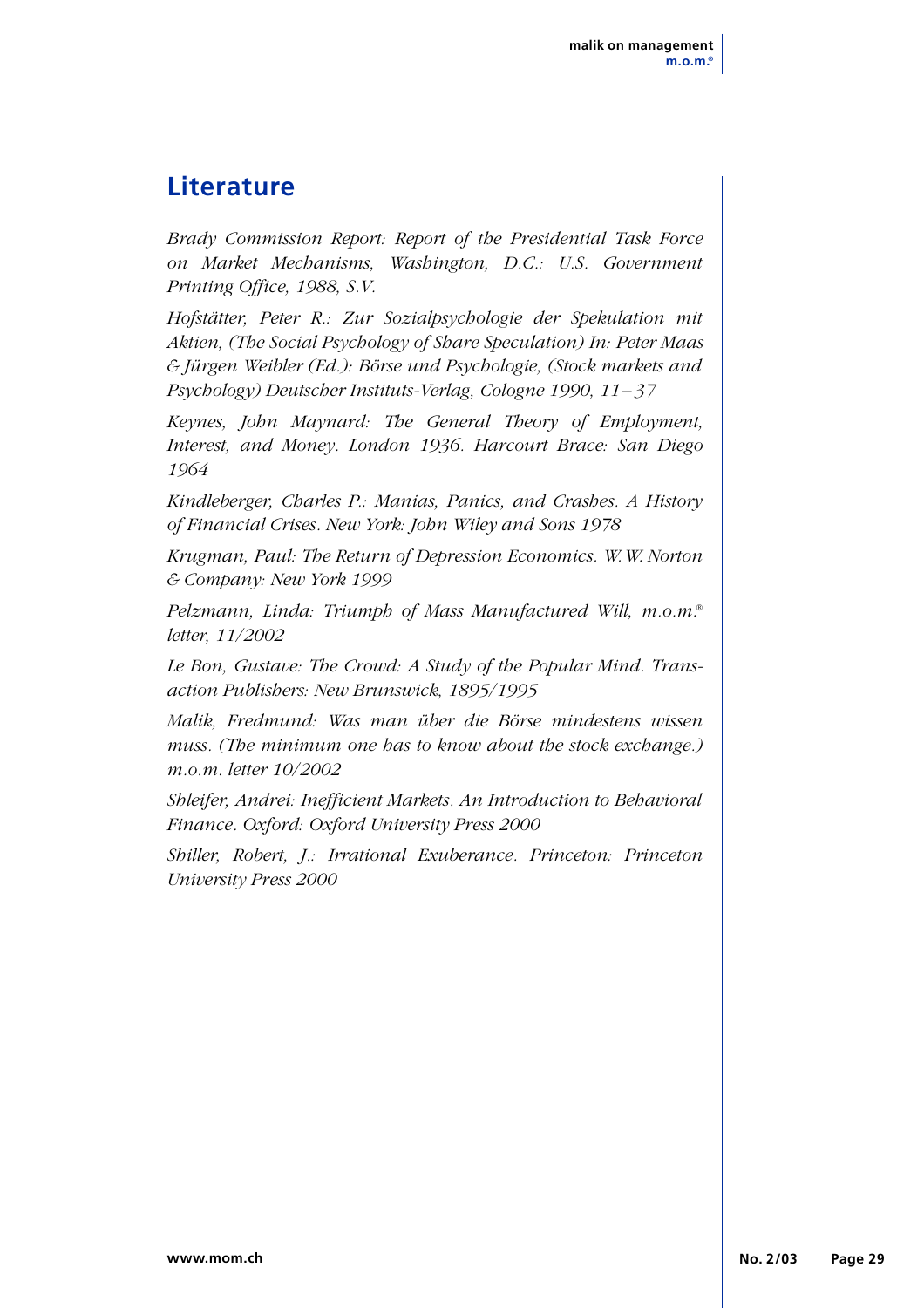#### **A short summary of the author's career**

Linda Pelzmann, born 1945, Dr. phil., Professor of Economic Psychology at the University of Klagenfurt, Austria.

1992 –1999 Permanent Visiting Professor of Economic Psychology at the Vienna University of Economics and Business Administration.

1999 –2001 Visiting Scholar at Harvard University, Cambridge, U.S.A. with the research project «Mass Manufactured Will».

Selected Publications: Wirtschaftspsychologie: Behavioral Economics, Behavioral Finance, Arbeitswelt. (Economic Psychology: Behavioral Economics, Behavioral Finance, the World of Work.) Springer Verlag: Vienna – New York 2000, 3rd edition.

#### **Author's address:**

Prof. Dr. Linda Pelzmann Herbertstraße 1, A–9020 Klagenfurt, Austria Tel./Fax: +43-463 500793 E-mail: Linda.Pelzmann@uni-klu.ac.at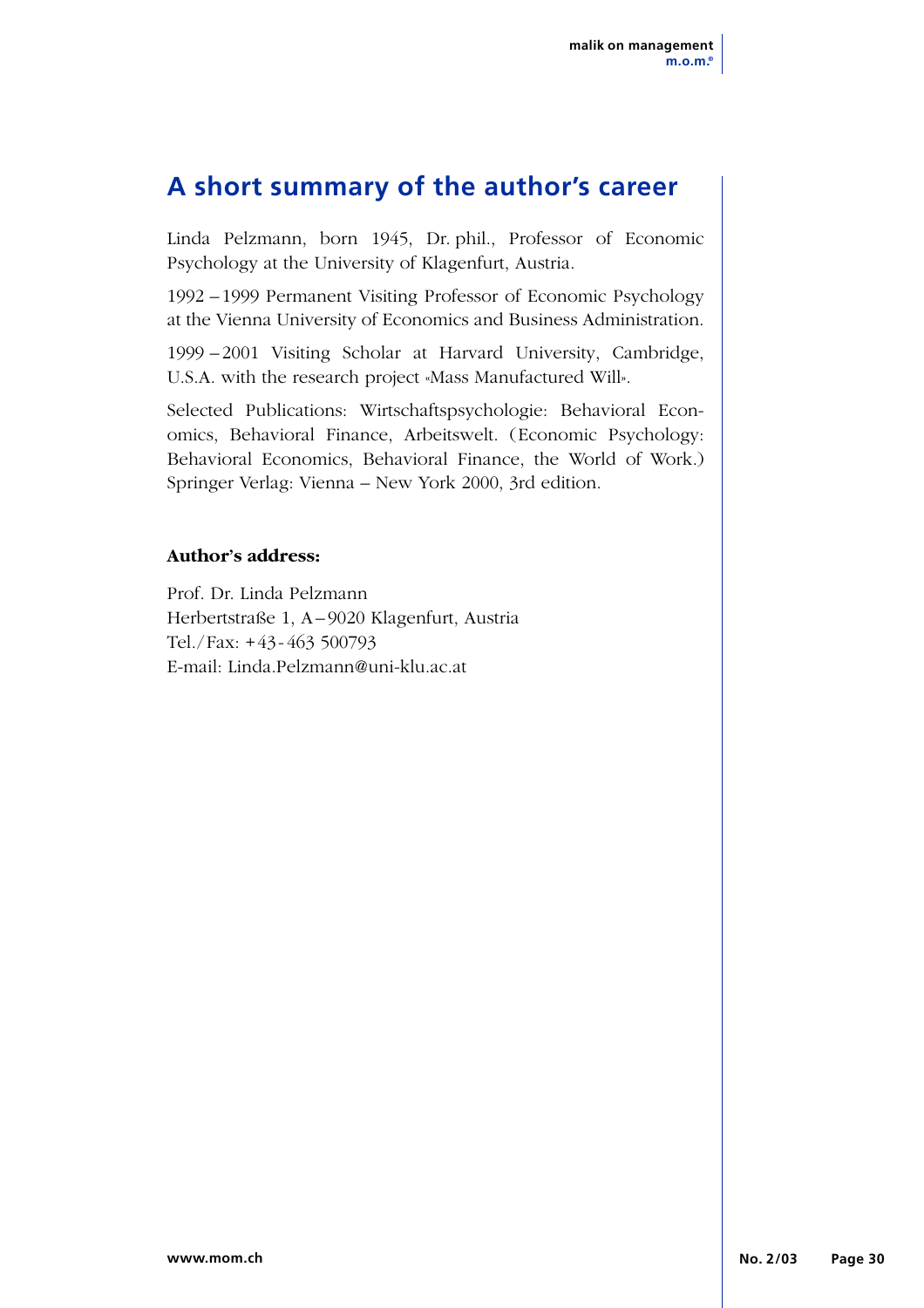## **Index**

Asia 23 Asian crisis 23 Average of all opinions 28 Battle of wits 28 Capital of trust long-term 27 Co-movement 24, 25 Computer programs 25 Crash 19 Credibility 27 Decline in confidence 24 Destabilization 19 Downturn 25 Economic cycle 19 Feedback negative 26 positive 22, 26 loop 23

Financial crisis 19 Flight reaction 20 Indonesia 21, 24 Interaction 25 Investors 20 Keynes, John Maynard 27 Korea 21, 24 Krugman, Paul 19, 22 Latin America 23 Malaysia 21, 24 Mass hysteria 19 manufactured will 23 media 25 Mass psychology of the market 28 of euphoria 19 of panic 19

Panic 19, 25 collective 19 dynamics 19 Portfolio insurance 25 Psychology 27 Reputation 27 Southeast Asia 21 System stable 26 unstable 26 Thailand 20, 24 The Economist 25 Upturn 25 US President Reagan 20 Vicious circle 24